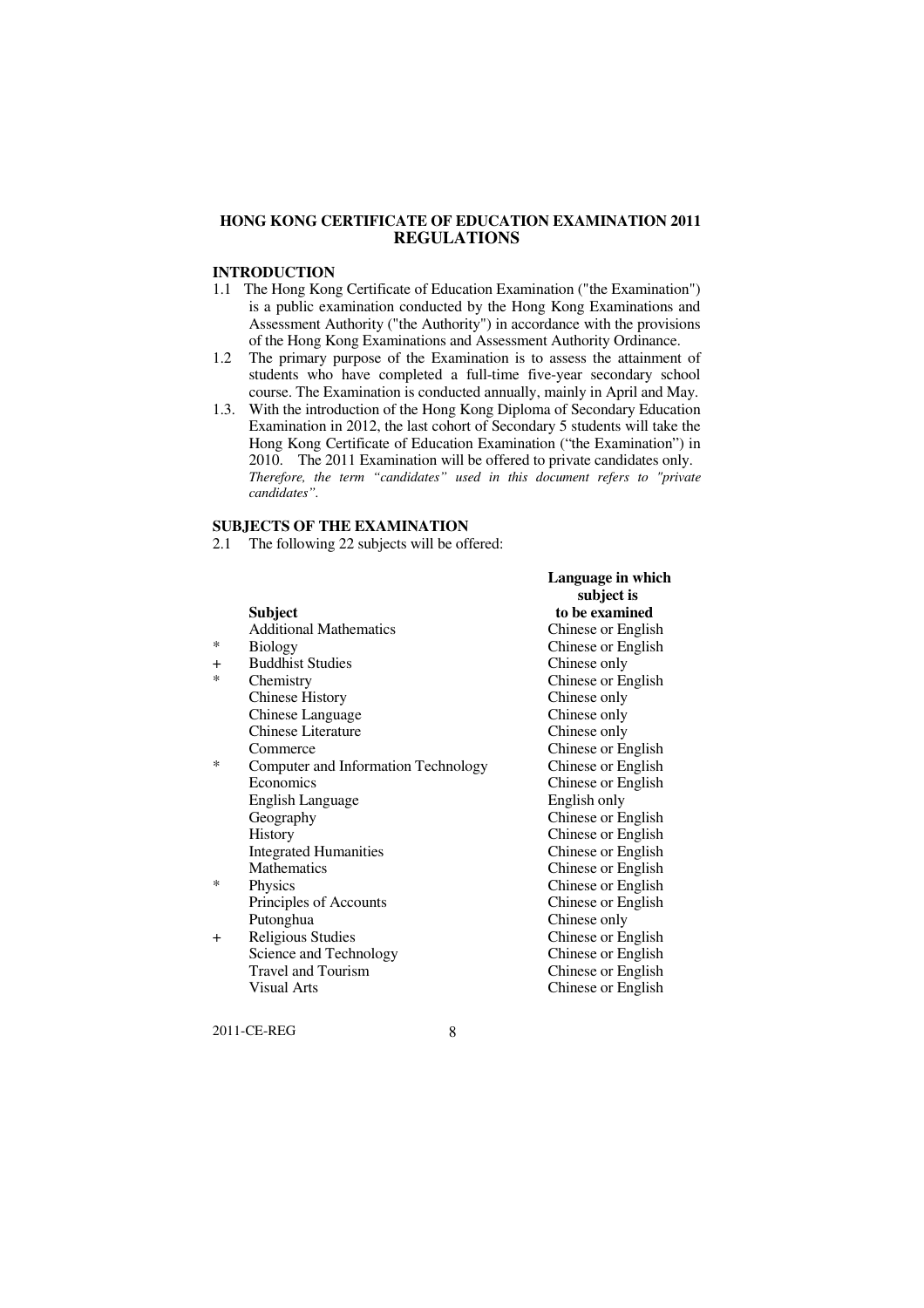- Notes:  $+$ Forbidden combination : See Regulation 2.3 Practical subject : See Regulation 2.5
- 2.2 In any subject with a syllabus examinable in both Chinese and English, only one language version may be entered for in the same Examination.
- 2.3 For the subjects of Buddhist Studies and Religious Studies, only one may be entered for in the same Examination.
- 2.4 No candidate may enter for more than 10 subjects at any one Examination.
- $2.5^{\circ}$  he/she can provide evidence of having sat the subject in a previous Hong Kong Certificate of Education Examination or in an equivalent public A candidate (see Regulation 3.1) may enter for a practical subject only if examination.
- 2.6 Candidates who enter for Computer & Information Technology and Science & Technology **may not opt to use their previous teacher-assessed mark** to substitute the requirement for submission of independent study/coursework. They must submit a new independent study/coursework for assessment.
- 2.7 Candidates who enter for Chinese History, History and Integrated  Humanities **may not opt to use their previous teacher-assessed mark** to substitute the requirement for school-based assessment (SBA). Their subject result will be based entirely on their public examination mark.
- 2.8 Candidates who enter for Chinese Language and English Language may not opt to use their previous school-based assessment mark. Their subject result will be based entirely on their public examination mark.

#### **PARTICIPATION IN THE EXAMINATION BY CANDIDATES**

- $3.1$  has satisfied the requirements set out at (1) or (2) or (3) below: A person may enter for the Examination as a candidate provided he/she
	- (1) The person has sat a previous Hong Kong Certificate of Education Examination.
	- (2) The person has reached the age of 18 by 1st January in the year of the Examination.
	- (3) The person has completed or is currently pursuing a non-local school curriculum equivalent to Secondary 5 in the year preceding the Examination.
- 3.2 Entry forms will be available in September in the year preceding the Examination. Registration arrangements will be announced in the press and the Authority's web site.
- 3.3 Examination fees must be paid on or before the date specified by the Authority.

#### **GENERAL**

 $41$  timetable, which will normally be announced in September in the year The subjects of the Examination will be examined in accordance with a

2011-CE-REG

 $\mathbf{Q}$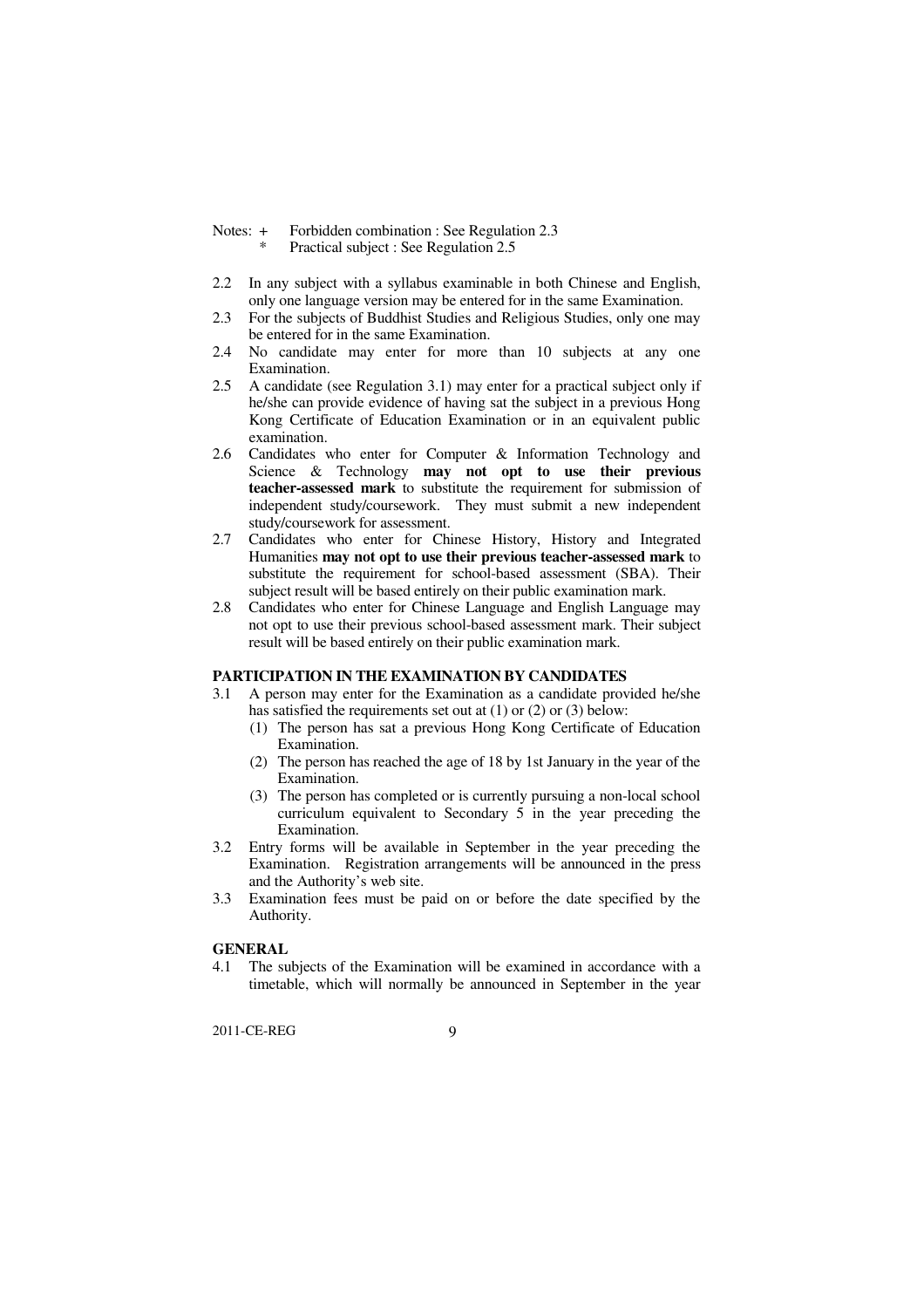preceding the Examination.

- 4.2 Although the Authority will endeavour to ensure that all examinations will be conducted on the dates and at the times specified in the examination timetable, it cannot guarantee that this will be so. In the event of an examination having to be rescheduled or cancelled, the Authority will not accept any liability in respect of claims for expenses or other damages. However, it may at its discretion refund the whole or part of the fees paid in respect of an examination which has to be cancelled.
- 4.3 Examination fees will be announced before September in the year preceding the Examination.
- 4.4 Candidates shall pay an initial fee and the subject fees.
- whether for the same or different subjects. 4.5 Candidates may not submit more than one entry for the Examination,
- $4.6$  examination conducted by the Authority if it is satisfied that the applicant has been involved in any serious irregularity, misconduct or dishonesty in any examination conducted by the Authority, or in connection with certificates, statements of results or similar documents. The Authority reserves the right to reject an application for entry to any
- 4.7 Under special circumstances the Authority may at its discretion,
	- of a supplementary fee in addition to the normal examination fee; (1) admit a candidate after the normal closing date for entry, on payment
	- candidate's entries after they have been accepted, on payment of a supplementary fee (For the purpose of this regulation, a change of language version will be regarded as a change of subject.); (2) allow the addition or substitution of a subject or subjects to a
	- paper, on payment of a supplementary fee; (3) allow changes in a candidate's choice of paper, or sections within a
	- (4) accept a script submitted by a candidate in a language medium other than that for which the candidate entered, or for a subject/syllabus other than that for which he/she entered, on payment of a supplementary fee.
- 4.8 the requirements in an examination or special examination arrangements. Such applications must be made in writing to the Secretary General within a period prescribed by the Authority together with full supporting documents (e.g. medical certificates). Candidates with special needs may apply for exemption from part(s) of
- 4.9 the fees payable have been received in full by the Authority. Entries of candidates will not be regarded as having been accepted until
- 4.10 A copy of the (1) Candidate Entry Information Checklist and a copy of the (2) Instructions to Candidates will be issued to candidates in early December in the year preceding the Examination. Candidates will be responsible for checking their entry data to see that the entries they made at the time of registration have been correctly processed. The Secretary General must be notified in writing before 16th December in the year preceding the Examination of any discrepancies discovered. In the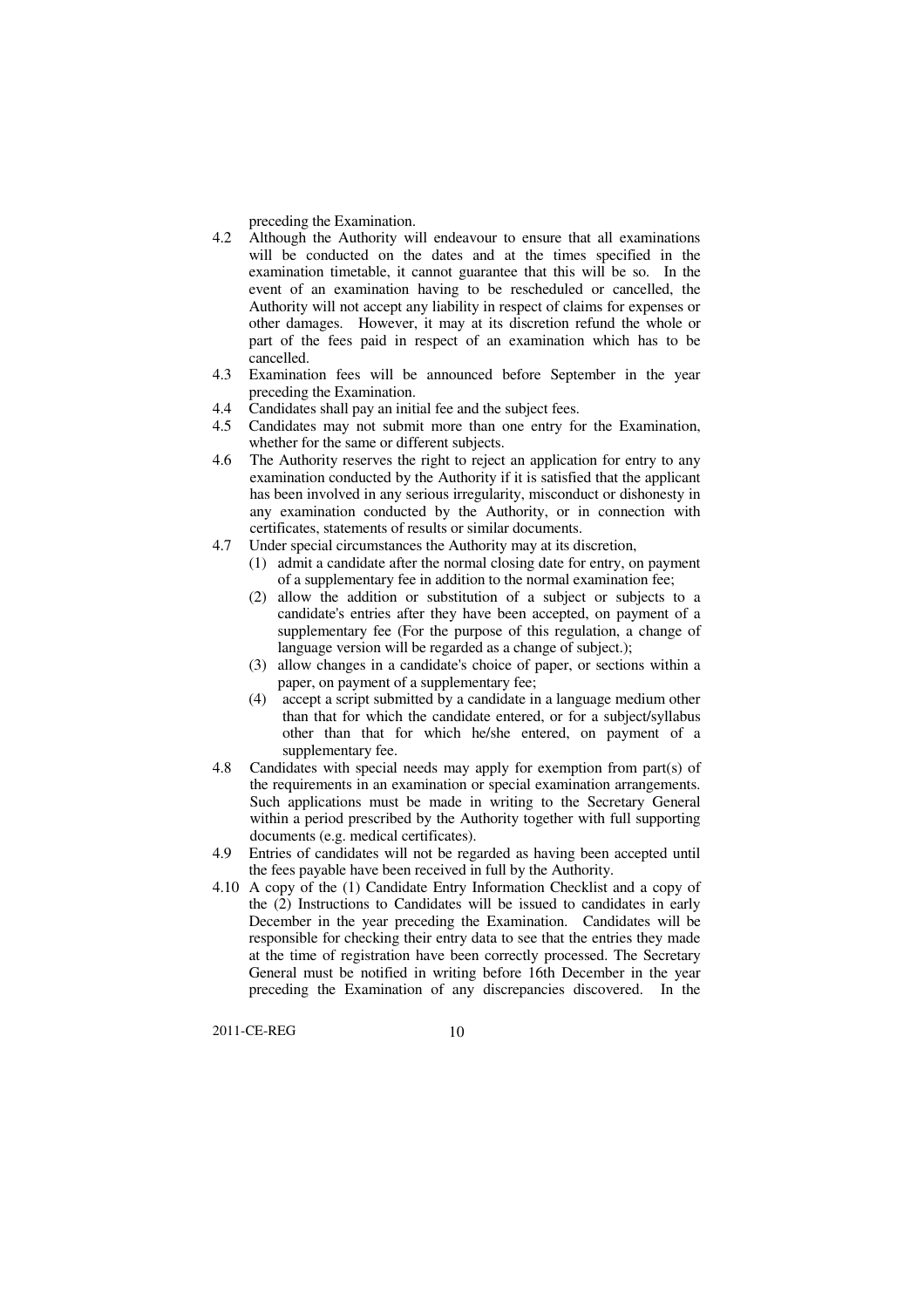absence of such notification, the entry data will be regarded as having been confirmed. Any subsequent request for changes will be subject to the provisions of Regulation 4.7.

- 4.11 Applications for amendments to a candidate's personal particulars received after 15th December in the year preceding the Examination may be accepted at the discretion of the Secretary General.
- 4.12 A candidate withdrawing from the Examination may receive a partial refund of the fees paid provided that the Secretary General is notified in writing of the candidate's withdrawal before 16th December in the year preceding the Examination. The Authority may, at its discretion, consider special applications of exceptional circumstances. There will be no refund for partial withdrawal. Examination fees are not transferable from one examination to another, nor from one person to another. Examination fees will not be refunded to candidates who are disqualified (see Regulation 5.1).
- 4.13 Admission forms will be issued to candidates in March in the year of the Examination.
- 4.14 On application by a candidate, a duplicate admission form may be issued to replace one which has been lost, subject to payment of a supplementary fee.
- 4.15 Electronic calculators, including programmable calculators, may be used in any examination session (except for language subjects) provided that the calculators are battery-powered, silent in operation and with neither print-out nor graphic/word-display facilities and do not use dot-matrix technology in the main display. Other electronic devices with graphic/word-display facilities (such as databank watches) are not permitted.
- 4.16 All answer scripts submitted by candidates, including the practical work in practical examinations, shall be the property of the Authority and as such, shall be handled by the Authority at any time and in any way it deems appropriate. While the Authority will exercise reasonable care to protect and preserve the scripts, in the event of any loss or damage, as a result of which the candidate's performance cannot be assessed based on the scripts, the candidate concerned will waive all claims, if any, against the Authority.
- 4.17 Personal data of candidates will be used for the purpose of conducting the Examination. The personal data, including examination results, may also be used for the following purposes:
	- organizations in their admission processes; (1) assisting tertiary institutions and other government/public
	- for information in granting scholarships; (2) assisting government/public organizations in respect of their requests
	- requests; and (3) certifying candidates' examination results in response to legitimate
	- (4) conducting educational research and analysis in an anonymous format in which the identities of candidates are not traceable.

In compliance with the Personal Data (Privacy) Ordinance, access to all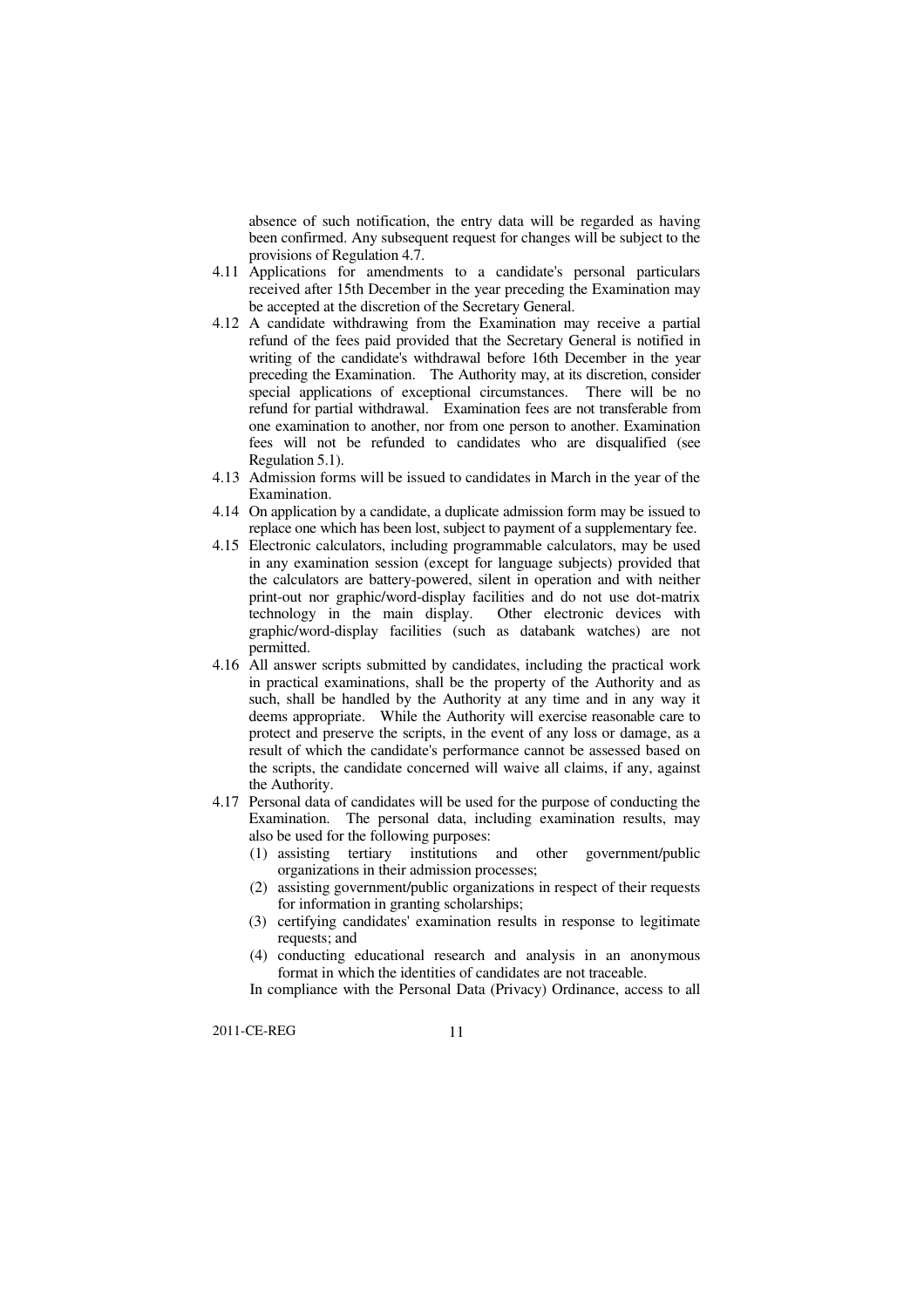personal data will be made available, on payment of a fee, to anyone who can establish his/her right to be informed of such data as are retained by the Authority.

 4.18 All correspondence should be addressed to the Secretary General. (Address : Hong Kong Examinations and Assessment Authority, 12th Floor, Southorn Centre, 130 Hennessy Road, Wan Chai, Hong Kong.)

# **DISQUALIFICATION**

- $51$  suffer a mark or grade penalty, without refund of the examination fees paid if the candidate 5.1 A candidate may be disqualified from part or whole of the Examination or
	- (1) provides false personal particulars in his/her entry form;
	- (2) improperly obtains knowledge of examination papers prior to the Examination;
	- on his/her person; (3) is found to have unauthorized article(s) on/in the examination desk or
	- person inside or outside the examination room during an examination (4) communicates or attempts to communicate improperly with any session;
	- brought into the examination room or from the answers of another candidate during an examination session; (5) copies from notes, books or materials stored in electronic devices
	- material, such as answer sheets, backing sheets or graph paper; (6) attempts to take away from the examination room any examination
	- (7) leaves the examination room without permission;
	- or continues to write after being told to stop writing at the end of an examination session; (8) starts to work on the question paper before being instructed to do so
	- project where original work is required; (9) passes off work done by someone else as his/her own, in any part of a
	- Instructions to Candidates referred to in Regulation 4.10 (2);  $(10)$  breaks any of the examination instructions as laid down in the
	- (11) disobeys the instructions of the centre supervisor or an invigilator;
	- misbehaviour in any examination conducted by the Authority. (12) disregards the Authority's written warning in connection with
- 5.2 within the purview of the Authority should be made in writing to the Secretary General. Appeals against decisions to disqualify or to refuse entry to examinations

## **RESULTS**

- 6.1 Except for the subjects of Chinese Language and English Language, the performance of candidates in individual subjects will be recorded in terms of six grades, namely, A, B, C, D, E and F, of which A is the highest and F the lowest. Achievements below grade F will be designated as "unclassified".
- 6.2 For the subjects of Chinese Language and English Language, the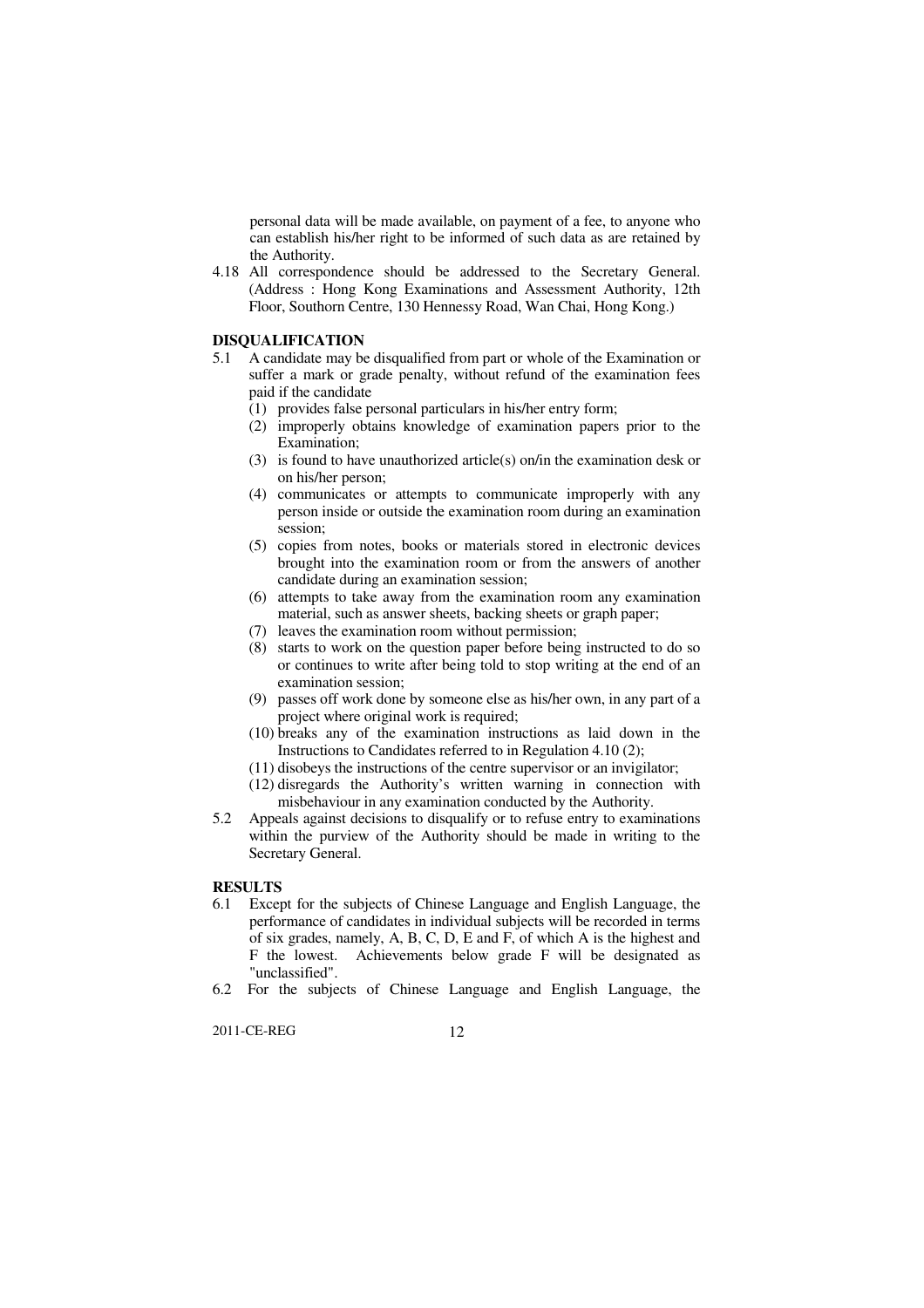performance of candidates will be recorded in terms of five levels, with Level 1 being the lowest and Level 5 the highest. Achievements below Level 1 will be designated as "unclassified". Level 5 candidates with the best performance will have their results indicated by the symbol\*.

- 6.3 Grade C or above in all subjects, whether taken in Chinese or in English, is recognised as the equivalent of an "O" level pass in a British GCE overseas examination.
- 6.4 equivalent to the International General Certificate of Secondary Education (IGCSE) results as follows: The results in Chinese Language and English Language are recognized as

| <b>PVPIS 10</b>   | 5*                   |  |  |
|-------------------|----------------------|--|--|
| Grades in<br>הכרפ | Abr<br>$\mathcal{L}$ |  |  |

- 6.5 The results will normally be issued in mid August in the year of the Examination.
- publication of results. This will record 6.6 A results notice will be issued to each candidate at the time of the
	- (1) the results obtained in individual subjects sat; and
	- (2) subjects entered for, but not sat.
	- The language medium used by candidates will not be recorded on the results notice.
- 6.7 Applications for appeal must be submitted within a period prescribed by the Authority. Each candidate may apply for full appeal (rechecking of marks and remarking of scripts) and rechecking of marks only for a number of subjects as stipulated by the Public Examinations Board. A fee will be charged per subject/component. The fee will be refunded if the candidate's result is upgraded. Applications must be supported by adequate reasons.
- 6.8 Certificates are normally issued to candidates in October in the year of the Examination.
- 6.9 certificate. The language medium used by candidates in the Examination will not be recorded. Subjects for which the candidate was absent and subjects with results designated as "unclassified" will not be recorded. Component grades/levels for Chinese Language, English Language, Computer and Information Technology, Putonghua and Science & Technology will be reported on the certificate. Candidates who were absent from all subjects or who obtained unclassified results in all subjects will not be issued a certificate. Grades or levels awarded for individual subjects will be recorded on the
- $6.10$  Where a candidate has been exempted from part(s) of the requirements of an examination, his/her results for the affected part(s) will be assessed. The details of any such assessment will be listed on a second page to the candidate's certificate, and an indication will be printed on the first page that a second page has been used. However, the reason for granting the